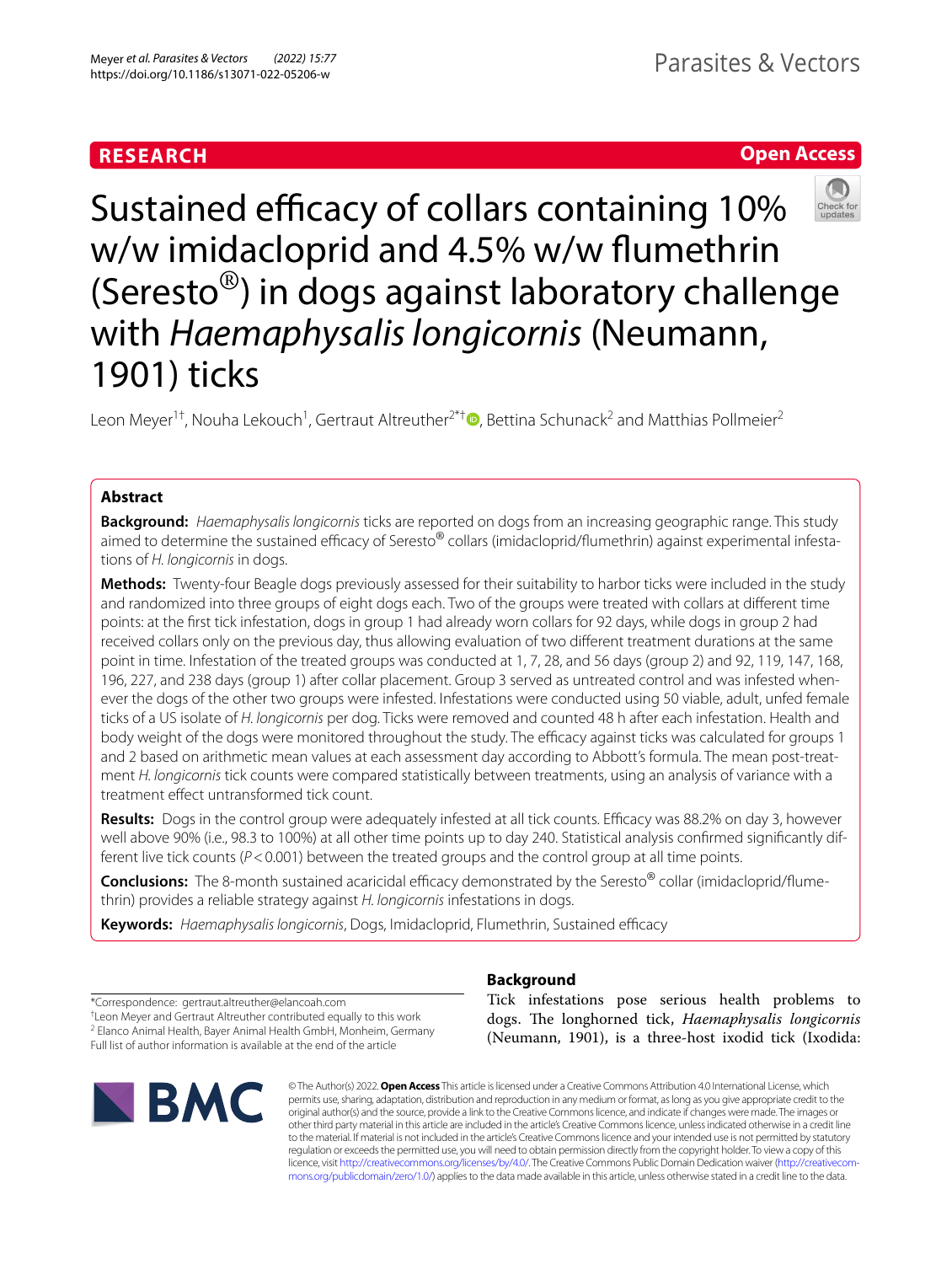Ixodidae) native to eastern Asia that was subsequently reported from Australia, New Zealand, and numerous Pacifc Islands countries [[1\]](#page-4-0). Rainey et al. [[2\]](#page-4-1) frst reported this species infesting a sheep from New Jersey (USA) in 2017, subsequently increasingly reported from other states in the USA [\[3](#page-4-2)[–5\]](#page-4-3). Species determination of historical samples confrmed the presence of this species years earlier, with ticks collected from a deer in West Virginia in 2010 and a dog in New Jersey in 2013 retrospectively identified as *H. longicornis* [[6\]](#page-4-4). The presence of *H. longicornis* in the USA is however considered an emerging disease threat representing a potentially devastating ectoparasite of domestic animals and a vector of both human and veterinary pathogens [\[6](#page-4-4)]. Phylogenetic analysis of the sequence of the complete mitochondrial genome (mt-genome) from two *H. longicornis* ticks recently collected in the state of New York (USA, in 2020) showed that the mt-genome clustered with those of other *H. longicornis* identifed in China [[7\]](#page-4-5). A metaanalysis of pooled data from a Chinese feld survey and global published data concluded that this tick species, known to feed on a variety of domestic and wild animals and humans, was associated with a variety of pathogens, including seven species of spotted fever group rickettsiae, seven species in the family of Anaplasmataceae, four genospecies in the complex *Borrelia burgdorferi* sensu lato, two *Babesia* species, six species of virus (including bocavirus spp. and tick-borne encephalitis virus), and *Francisella*, *Bartonella*, *Coxiella*, and *Toxoplasma*, though mainly reported in eastern Asia [\[8](#page-4-6)]. It has also been reported to cause red meat allergy [\[9](#page-5-0)]. Predictive ecological niche modeling revealed that *H. longicornis* might afect more extensive North American regions, but suitable habitats might also include Europe, South America, and Africa, where the tick has not yet been recorded  $[8, 10]$  $[8, 10]$  $[8, 10]$ . The observed rapid geographical spread of *H. longicornis* is believed to be partly due to reproduction via parthenogenesis [\[6](#page-4-4)], their ability to tolerate a wide range of environmental temperatures [[11](#page-5-2)], and tick larvae infesting migratory birds [\[10\]](#page-5-1). A study on seasonal distribution from New Jersey suggests that *H. longicornis* is capable of establishing larger populations than other tick species. Peak *H. longicornis* densities for larvae, nymphs, and adults were reported to be 286, 20, and 28 times as high as than those of *I. scapularis*, respectively [[12\]](#page-5-3). Wildlife and tick sampling in Virginia identifed 18 diferent individual hosts and approximately 60% of environmental ticks as being *H. longicornis* [[13\]](#page-5-4). Animal transport, such as infested dogs traveling with their owners, is also of concern. Once established populations exist, they are there to stay, and strategies must focus on mitigating spread, monitoring for emerging diseases,

developing multisectoral responses [\[5](#page-4-3)], and increase awareness [[14,](#page-5-5) [15\]](#page-5-6).

In this context, the use of efective acaricides on dogs is important to frst protect these animals against the efects of ectoparasitic infestations, but secondly to limit the dispersion of this invasive tick species. Collars containing 10% w/w imidacloprid and 4.5% w/w fumethrin, (Seresto<sup>®</sup>) have previously been shown to be efficacious against a variety of tick species including *Ixodes*, *Rhipicephalus, Amblyomma, and Dermacentor* spp. The present study was performed to assess the sustained efficacy of such collars against the tick *H. longicornis*.

### **Methods**

### **Animals and husbandry**

Purpose-bred Beagle dogs approximately 29 to 44 months of age and weighing 9.5 to 13.2 kg were included in the study. Twenty-four dogs, 11 females and 13 males, that were vaccinated against canine distemper, infectious hepatitis, parvovirosis, infectious laryngotracheitis, parainfuenza, leptospirosis, and rabies were dewormed prior to initiation of the study and did not harbor resident tick or fea infestations at the initiation of the study. Dogs had not been treated with a long-acting topical or systemic acaricide/insecticide whose claimed duration of efficacy had not expired for at least 2 months. Dogs were identifed by electronic transponders with unique alphanumeric codes.

Dogs were generally housed in pairs within groups, except for days between tick infestation and tick counts, where the dogs were individually housed in indoor enclosures that conformed to accepted animal welfare guidelines and ensured no direct contact between dogs of diferent groups. During periods when not infested with parasites, dogs of the same sex and from the same group were allowed to access and interact in a social exercise area. Dogs were acclimated to these conditions for at least 7 days prior to treatment. Commercial, dry, canine feed was ofered once daily for the duration of the study according to manufacturer's recommendation. Water was available ad libitum from stainless steel bowls that were replenished at least twice daily. All dogs were given a physical examination to ensure that they were in good health at enrollment and suitable for inclusion in the study. General health observations of each dog were performed daily throughout the study.

### **Design**

This study was a negative controlled, randomized, nonblinded efficacy study against ticks and was conducted in accordance with the EMEA antiparasitic guideline for dogs and cats [\[16\]](#page-5-7) as well as Good Clinical Practice [[17](#page-5-8)].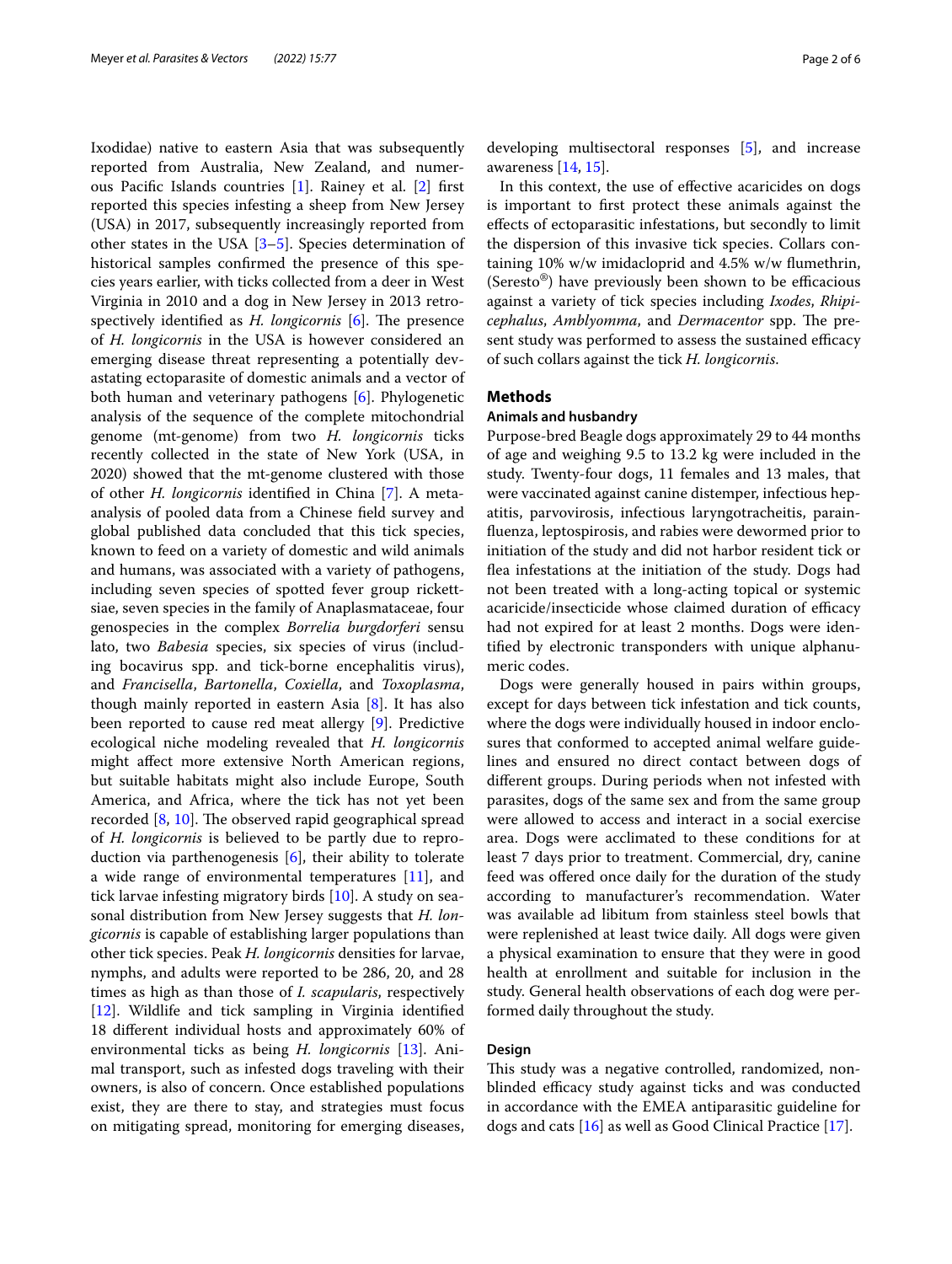Dogs previously assessed for their suitability to harbor ticks were included in the study and randomized based on body weight within sex into three groups of eight dogs each. Two of the groups were treated with collars at diferent time points: at the frst tick infestation, dogs in group 1 had already worn collars for 92 days, while dogs in group 2 had received collars only on the previous day, thus allowing evaluation of two diferent treatment durations at the same point in time. Infestation of the treated groups was conducted at 1, 7, 28, and 56 days (group 2) and 92, 119, 147, 168, 196, 227, and 238 days (group 1) after collar placement (Fig. [1\)](#page-2-0). Group 3 served as untreated control and was infested whenever the dogs of the other two groups were infested. Tick counts were conducted 48 h after infestations. Dogs in group 1 covered efficacy from 3 to 8 months after collar placement (persistent efficacy), whilst dogs in group 2 covered efficacy from collar placement up to the time where efficacy evaluation of group 1 started (persistent efficacy).

#### **Treatment**

The dogs either received a collar (groups 1 and 2, imidacloprid 10% w/w/fumethrin 4.5% w/w, Seresto®) or remained untreated (group 3). Collars were placed and fastened around the dog's neck according to label instructions, so that it was possible to insert only two fngers next to each other between the collar and the neck when fastened. Excess collar was pulled through the collar's loops, and any excess length extending beyond 2 cm was clipped.

During the study, the dogs were observed daily during facility cleaning activities for correct collar ft. In case a collar was accidentally lost by a dog, it was immediately reapplied. If a dog's collar was completely lost or destroyed, the dog would have been removed from the study.

### **Tick infestations and assessments**

Each dog was artifcially infested with 50 viable female *H. longicornis* on the days as set out in Fig. [1](#page-2-0). Ticks were

<span id="page-2-0"></span>

adult, unfed, and had molted at least 1 week prior to being used. A laboratory-bred parthenogenetic strain originally sourced from Virginia (USA) in October 2018 was used for the artifcial infestations.

To facilitate tick infestation, dogs were sedated with xylazine (Xylased®, Bioveta) administered intramuscularly at a dose rate of 2 mg/kg body weight and placed in a dark infestation chamber (50 cm  $\times$  50 cm  $\times$  90 cm) for at least 4 h following infestation. Ticks were placed on the lower chest of dogs in lateral recumbency and not further manipulated. To facilitate darkness, each infestation chamber was covered with a drape, made from breathable material.

Counting and removal of ticks were performed at 48  $(\pm 2$  h) after infestation. Ticks were found by direct observation following parting of the hair coat and palpation of the entire body. Following this, each dog was combed to ensure that all ticks were counted and removed. Ticks were counted and categorized as dead or live, attached or free.

### **Statistical analysis**

The individual dog was the experimental unit. The efficacy against ticks was calculated based on percent reduction in the arithmetic mean (AM) live (female and male) tick counts relative to control using Abbott's formula:

Efficacy(%)against ticks =100  $\times$  (Mean count control − Mean count treated) /Mean count control.

To statistically support the validity of the efficacy results, the mean post-treatment *H. longicornis* tick counts were compared between treatments, using an analysis of variance (ANOVA) with a treatment efect untransformed tick count. Comparison was pairwise to the control group for each time point, at a two-sided 5% level of signifcance.

Body weight (BW) and hair length obtained during acclimation were compared between the groups using a one-way ANOVA (Proc GLM procedure in SAS version 9.4) with a treatment efect and assuming a normal distribution of the data, to evaluate their homogeneity at the time of inclusion.

Efficacy was claimed if the following criteria were met: (1) at least six adequately infected dogs in the control group (> 25% retention for ticks  $[≥13$  live ticks]  $[16]$  $[16]$ ), (2) adulticidal efficacy  $> 90\%$ , and (3) significant difference between the treated and control groups. SAS version 9.4 software was used for all analyses.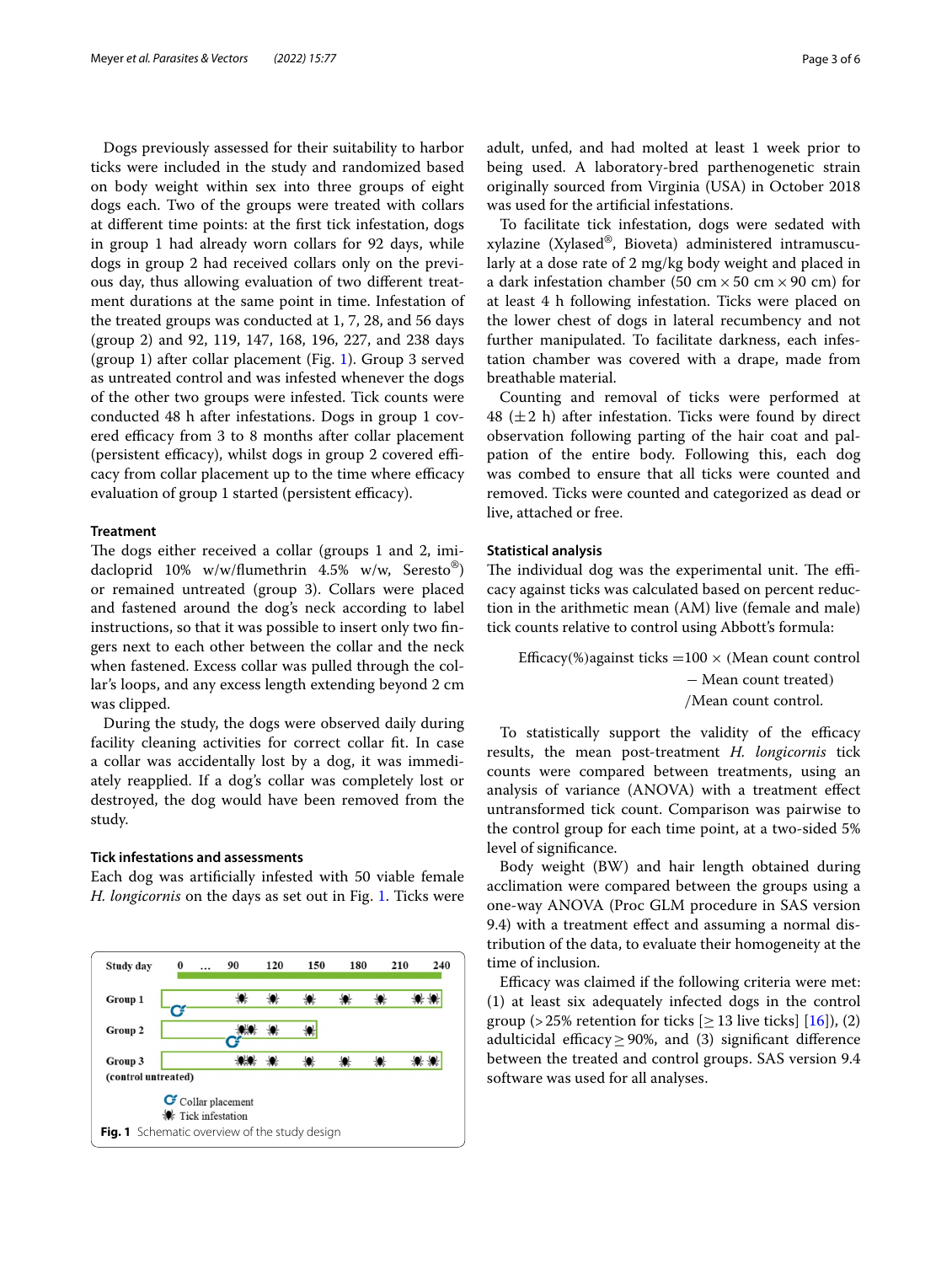### **Results**

The groups were demonstrated to be homogeneous with regard to dog BW and hair length  $(P>0.6)$  at the initiation of the study. The control dogs were adequately infested on all assessment days, with AM tick counts of  $17.4$  to 38.8. Early efficacy (day 1, group 2 assessment) was 88.2%. Persistent efficacy determined from both treated groups (1 and 2) ranged from 98.3 to 100% on all the assessment days (Table  $1$ ). The numbers of ticks collected from the dogs at each count were signifcantly higher in the control group 3 than in the treated groups 1 and 2 at all time points  $(P<0.001)$ .

There were no adverse reactions related to treatment with Seresto®. During general health observations on day 4, one dog in group 1 presented with loose feces. The condition had resolved on day 5 without medical intervention. One dog in the control group exhibited depression and had a low body condition score (BCS 2.5) on day 225. The diet of this animal was adjusted and additional socialization introduced, which led to resolution of the condition.

### **Discussion**

 $Seresto$ <sup>®</sup> demonstrated excellent 48-h efficacy against *H. longicornis* in dogs, preventing new infestations from occurring for at least 8 months after collar placement. The day 3 results in treatment group 2 did not meet the current efficacy requirements  $[16]$  $[16]$  but were significantly diferent from controls. Furthermore, four of eight dogs in group 2 presented with tick counts ranging from 0 to 1 on day 3. The release kinetics of the collar matrix and resulting body surface distribution depend on several factors that also include dog skin characteristics [\[18](#page-5-9)]. This may explain the individual differences observed during the early phase of release and onset of efficacy when ticks may be located distant from the neck.

The tick strain used was demonstrated vigorous as shown by the high average retention rates in the untreated control, group 3, ranging from 35 to 77%. There were at least six dogs with 13 or more live ticks on all occasions exceeding the EMEA [[16](#page-5-7)] minimum adequate infestation requirement of 25% and validating the experimental model. All of the eight control dogs had retention rates that ranged from 28 to 100% on all occasions, except for day 229. On the latter day, two out of eight dogs presented with <13 ticks (7 and 8 ticks, respectively) at the 48-h count for unknown reasons. These dogs retained 50 and 70% of ticks, respectively, at the following infestation (day 240), and their tick retention rate throughout the earlier phases of the study was inconspicuous (Table [2\)](#page-4-7).

*Haemaphysalis longicornis* represents a new and emerging disease threat, and further research in the characterization of the tick's biology and ecology are warranted. The wide host range including rodents  $[13]$  $[13]$ , ungulates, lagomorphs, carnivores, birds, and humans increases the likelihood that this tick will broaden its geographical reach via dispersion on animal hosts [\[1,](#page-4-0) [2](#page-4-1), [11](#page-5-2)]. Determination of vector competency is of high importance and should include testing for potential indigenous and exotic pathogens. This highlights the potential risks and consequences of invasive tick species of medical or veterinary importance, which, once established, are difficult to control. The use of effective acaricides on dogs that are minimally impacted by owner compliance—i.e., a collar applied in spring will provide season-long efficacy—is important to frst protect these animals against

<span id="page-3-0"></span>**Table 1** Arithmetic mean live *Haemaphysalis longicornis* counts and ranges for control dogs and dogs treated with Seresto® and percent efficacy relative to control at 48 h after infestations

| Day | Control |      |           |                 | Seresto® |              |         |                 | Efficacy compared to control |                                |
|-----|---------|------|-----------|-----------------|----------|--------------|---------|-----------------|------------------------------|--------------------------------|
|     | Group   | Mean | Range     | Dogs with ticks | Group    | Mean         | Range   | Dogs with ticks | %Efficacy <sup>a</sup>       | Test statistic                 |
| 3   | 3       | 28.6 | $14 - 43$ | 8/8             | 2        | 3.4          | $0 - 7$ | 5/8             | 88.2                         | $t_{(14)} = 6.47, P < 0.0001$  |
| 9   | 3       | 38.8 | $30 - 50$ | 8/8             | 2        | 0.1          | $0 - 1$ | 1/8             | 99.7                         | $t_{(14)} = 18.41, P < 0.0001$ |
| 30  | 3       | 36.9 | $27 - 45$ | 8/8             | 2        | 0.1          | $0 - 1$ | 1/8             | 99.7                         | $t_{(14)} = 20.18, P < 0.0001$ |
| 58  | 3       | 29.3 | $17 - 37$ | 8/8             | 2        | $\mathbf{0}$ | $0 - 0$ | 0/8             | 100                          | $t_{(14)} = 11.74, P < 0.0001$ |
| 94  | 3       | 28.6 | $14 - 43$ | 8/8             |          | 0.5          | $0 - 2$ | 3/8             | 98.3                         | $t_{(14)} = 7.56, P < 0.0001$  |
| 121 | 3       | 36.9 | $27 - 45$ | 8/8             |          | $\mathbf{0}$ | $0 - 0$ | 0/8             | 100                          | $t_{(14)} = 20.29, P < 0.0001$ |
| 149 | 3       | 29.3 | $17 - 37$ | 8/8             |          | $\mathbf{0}$ | $0 - 0$ | 0/8             | 100                          | $t_{(14)} = 11.74, P < 0.0001$ |
| 170 | 3       | 27.3 | $19 - 35$ | 8/8             |          | $\mathbf{0}$ | $0 - 0$ | 0/8             | 100                          | $t_{(14)} = 13.46, P < 0.0001$ |
| 198 | 3       | 32.5 | $25 - 40$ | 8/8             |          | $\mathbf{0}$ | $0 - 0$ | 0/8             | 100                          | $t_{(14)} = 16.95, P < 0.0001$ |
| 229 | 3       | 17.4 | $7 - 40$  | $8/8^b$         |          | $\mathbf{0}$ | $0 - 0$ | 0/8             | 100                          | $t_{(14)} = 4.59, P = 0.0004$  |
| 240 | 3       | 32.5 | $15 - 45$ | 8/8             |          | 0.1          | $0 - 1$ | 1/8             | 99.6                         | $t_{(14)} = 9.97, P < 0.0001$  |

a Pairwise comparison of tick counts between control and treated groups statistically signifcantly diferent at all time points (*P*<0.001)

<sup>b</sup> On day 229, two out of eight dogs presented with < 13 ticks (7 and 8 ticks, respectively)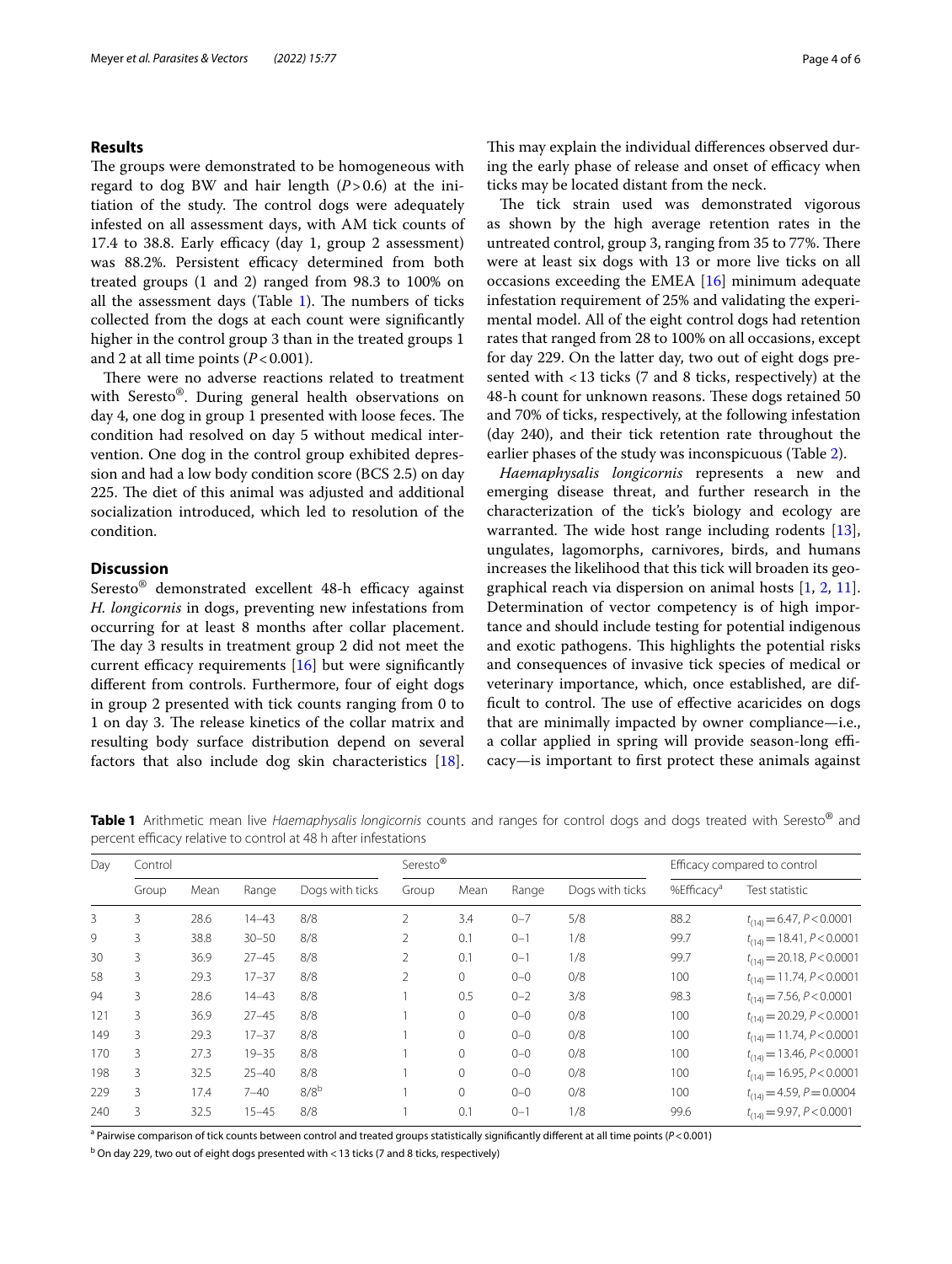<span id="page-4-7"></span>**Table 2** Adequacy of tick infestation in the control group

| Animal         | Group | Retention rate (%) on study day |     |     |     |     |     |     |     |  |  |
|----------------|-------|---------------------------------|-----|-----|-----|-----|-----|-----|-----|--|--|
|                |       | 94                              | 100 | 121 | 149 | 170 | 198 | 229 | 240 |  |  |
|                | 3     | 56                              | 72  | 90  | 72  | 70  | 68  | 80  | 62  |  |  |
| $\overline{2}$ |       | 58                              | 74  | 54  | 62  | 38  | 70  | 42  | 30  |  |  |
| 3              |       | 60                              | 76  | 76  | 74  | 46  | 66  | 28  | 74  |  |  |
| 4              |       | 80                              | 88  | 68  | 34  | 50  | 50  | 16  | 70  |  |  |
| 5              |       | 62                              | 72  | 72  | 54  | 46  | 52  | 14  | 50  |  |  |
| 6              |       | 28                              | 76  | 80  | 48  | 68  | 58  | 46  | 78  |  |  |
| 7              |       | 86                              | 100 | 76  | 72  | 62  | 76  | 26  | 66  |  |  |
| 8              |       | 28                              | 60  | 74  | 52  | 56  | 80  | 26  | 90  |  |  |
|                | AM    | 57                              | 77  | 74  | 59  | 55  | 65  | 35  | 65  |  |  |
|                | Min   | 28                              | 60  | 54  | 34  | 38  | 50  | 14  | 30  |  |  |
|                | Max   | 86                              | 100 | 90  | 74  | 70  | 80  | 80  | 90  |  |  |

*AM* arithmetic mean, *Min* minimum, *Max* maximum

the efects of ectoparasitic infestations but secondly to limit the dispersion of this invasive tick species.

### **Conclusions**

The 8-month sustained acaricidal efficacy demonstrated by the combination of imidacloprid and fumethrin in Seresto® provides a reliable strategy against *H. longicornis* infestations in dogs.

#### **Abbreviations**

AM: Arithmetic mean; BCS: Body condition score; BW: Body weight; GmbH: Gesellschaft mit beschränkter Haftung (limited liability company); h: Hours; kg: Kilogram; max: Maximum; mg: Milligram; min: Minimum.

#### **Acknowledgements**

The authors would like to thank the staff at Clinvet Morocco for their assistance with the conduct of the study. JF Besselaar was the biometrician responsible for the statistical analysis.

#### **Authors' contributions**

All authors were involved in protocol development, data interpretation and preparing the manuscript. All authors read and approved the fnal manuscript.

#### **Funding**

This study was funded by Bayer Animal Health GmbH, now an Elanco Animal Health company.

#### **Availability of data and materials**

The dataset supporting the conclusions of this article is included within the article.

### **Declarations**

#### **Ethics approval and consent to participate**

Animals were managed similarly and in compliance with the relevant Animal Care and Use Committee approvals.

#### **Consent for publication**

Not applicable.

#### **Competing interests**

This study was funded by Bayer Animal Health GmbH, now an Elanco Animal Health company. BS, GA and MP are employees of Bayer Animal Health. LM and NL were the contracted study investigator and assistant investigator, respectively.

#### **Author details**

<sup>1</sup> Clinvet Morocco, Mohammedia, Morocco. <sup>2</sup> Elanco Animal Health, Bayer Animal Health GmbH, Monheim, Germany.

# Received: 21 December 2021 Accepted: 15 February 2022<br>Published online: 05 March 2022

#### **References**

- <span id="page-4-0"></span>1. Hoogstraal H, Frederic HS, Kohls GM, Tipton VJ. Review of *Haemaphysalis* (Kaiseriana) *longicornis* Neumann (Resurrected) of Australia, New Zealand, New Caledonia, Fiji, Japan, Korea, and Northeastern China and USSR, and its parthenogenetic and bisexual populations (Ixodoidea, Ixodidae). J Parasitol. 1968;54:1197–213.
- <span id="page-4-1"></span>2. Rainey T, Occi JL, Robbins RG, Egizi A. Discovery of *Haemaphysalis longicornis* (Ixodida: Ixodidae) parasitizing a sheep in New Jersey, United States. Med Entomol. 2018;55:757–9.<https://doi.org/10.1093/jme/tjy006>.
- <span id="page-4-2"></span>3. Tufts DM, VanAcker MC, Fernandez MP, DeNicola A, Egizi A, Diuk-Wasser MA. Distribution, host-seeking phenology, and host and habitat associations of *Haemaphysalis longicornis* ticks, Staten Island, New York, USA. Emerg Infect Dis. 2019;25:792–6.<https://doi.org/10.3201/eid2504.181541>.
- 4. Duncan KT, Sundstrom KD, Saleh MN, Little SE. *Haemaphysalis longicornis*, the Asian longhorned tick, from a dog in Virginia, USA. Vet Parasitol Reg Stud Rep. 2020;20: 100395. <https://doi.org/10.1016/j.vprsr.2020.100395>.
- <span id="page-4-3"></span>5. Fricken ME. Living with the longhorned: a perspective on invasive *Haemaphysalis longicornis* ticks in the United States. Zoonoses Public Health. 2020;67:841–2. [https://doi.org/10.1111/zph.12750.](https://doi.org/10.1111/zph.12750)
- <span id="page-4-4"></span>6. Beard CB, Occi J, Bonilla DL, Egizi AM, Fonseca DM, Mertins JW, et al. Multistate infestation with the exotic disease-vector ticks *Haemaphysalis longicornis*—United States, August 2017–September 2018. Morb Mortal Wkly Rep. 2018;67:1310–3. <https://doi.org/10.15585/mmwr.mm6747a3>.
- <span id="page-4-5"></span>7. Hyeon JY, McGinnis H, Sims M, Helal ZH, Kim J, Chung DH, et al. Complete mitochondrial genome of Asian longhorned tick, *Haemaphysalis longicornis*, Neumann, 1901 (Acari: Ixodida: Ixodidae) identifed in the United States. Mitochondrial DNA B Resour. 2021;6:2402–5. [https://doi.org/10.](https://doi.org/10.1080/23802359.2021.1922100) [1080/23802359.2021.1922100](https://doi.org/10.1080/23802359.2021.1922100).
- <span id="page-4-6"></span>8. Zhao L, Li J, Cui X, Jia N, Wei J, Xia L, et al. Distribution of *Haemaphysalis longicornis* and associated pathogens: analysis of pooled data from a